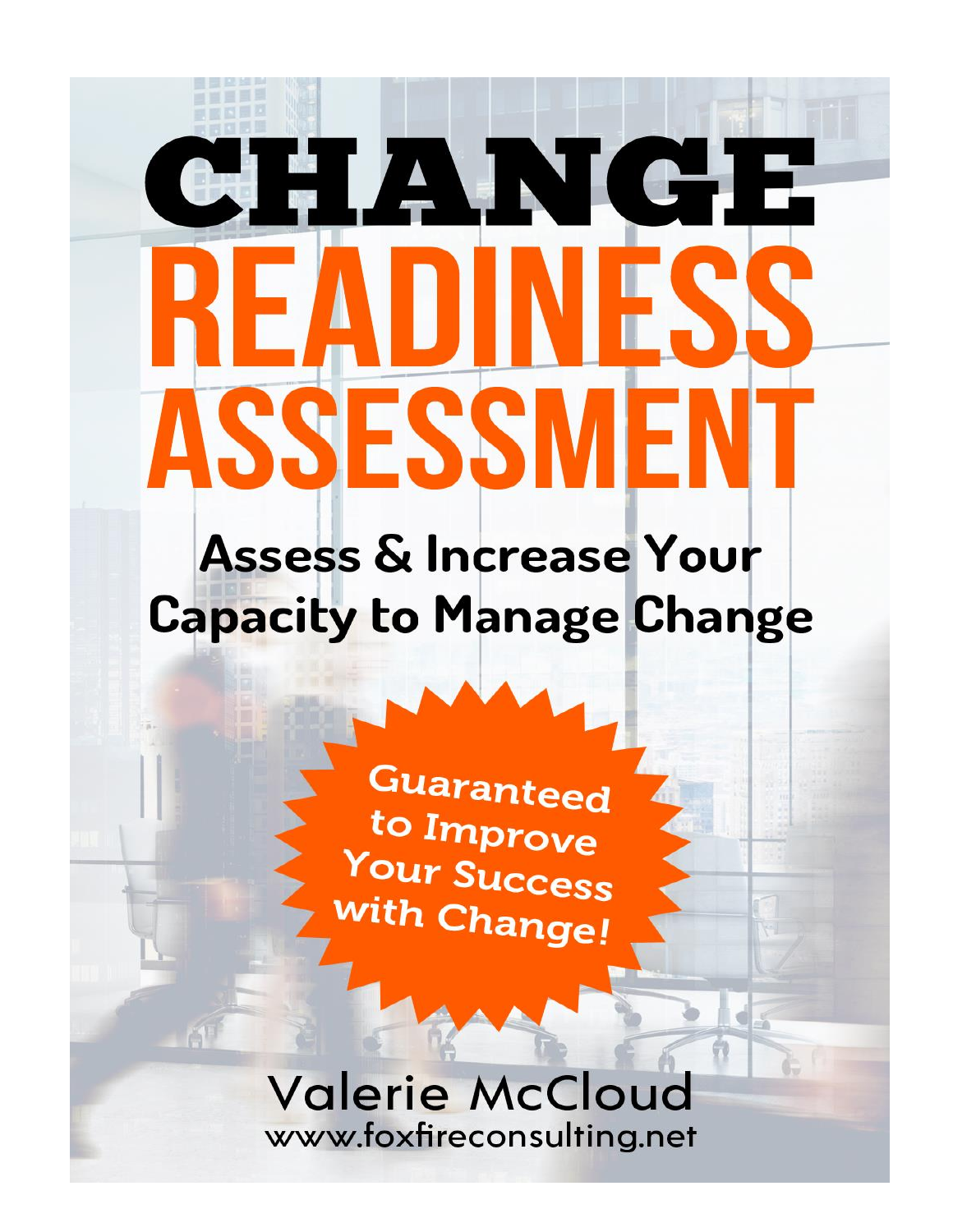#### Written, Produced & Designed by Valerie McCloud

#### Foxfire Consulting, LLC

Thank you for downloading a copy of the Change Readiness Assessment. I know you will find useful information to help guide your change efforts to greater success. But before you begin, we need to provide the following statements to keep our lawyers happy.

Limits of liability and disclaimer of warranty information.

The contents of this assessment are intended for informational purposes. The writer does not make any representation or warranty as to the accuracy, applicability, or completeness of this assessment. We disclaim any warranties (expressed or implied), merchantability, or appropriateness for a specific purpose. The author offers no warranty and accepts no responsibility for any loss or damages of any kind that may be incurred by the reader as a result of actions arising from the use of the contents in this assessment. The reader assumes all responsibility for the use of the information in this text. This assessment contains material protected under International and Federal Copyright Laws and Treaties. Any unauthorized reprint or use of this material for other than the purpose of conducting a change readiness assessment, is prohibited. This assessment, in whole or in part, may not be copied, distributed, imitated, duplicated, or created without prior written and signed permission from the author.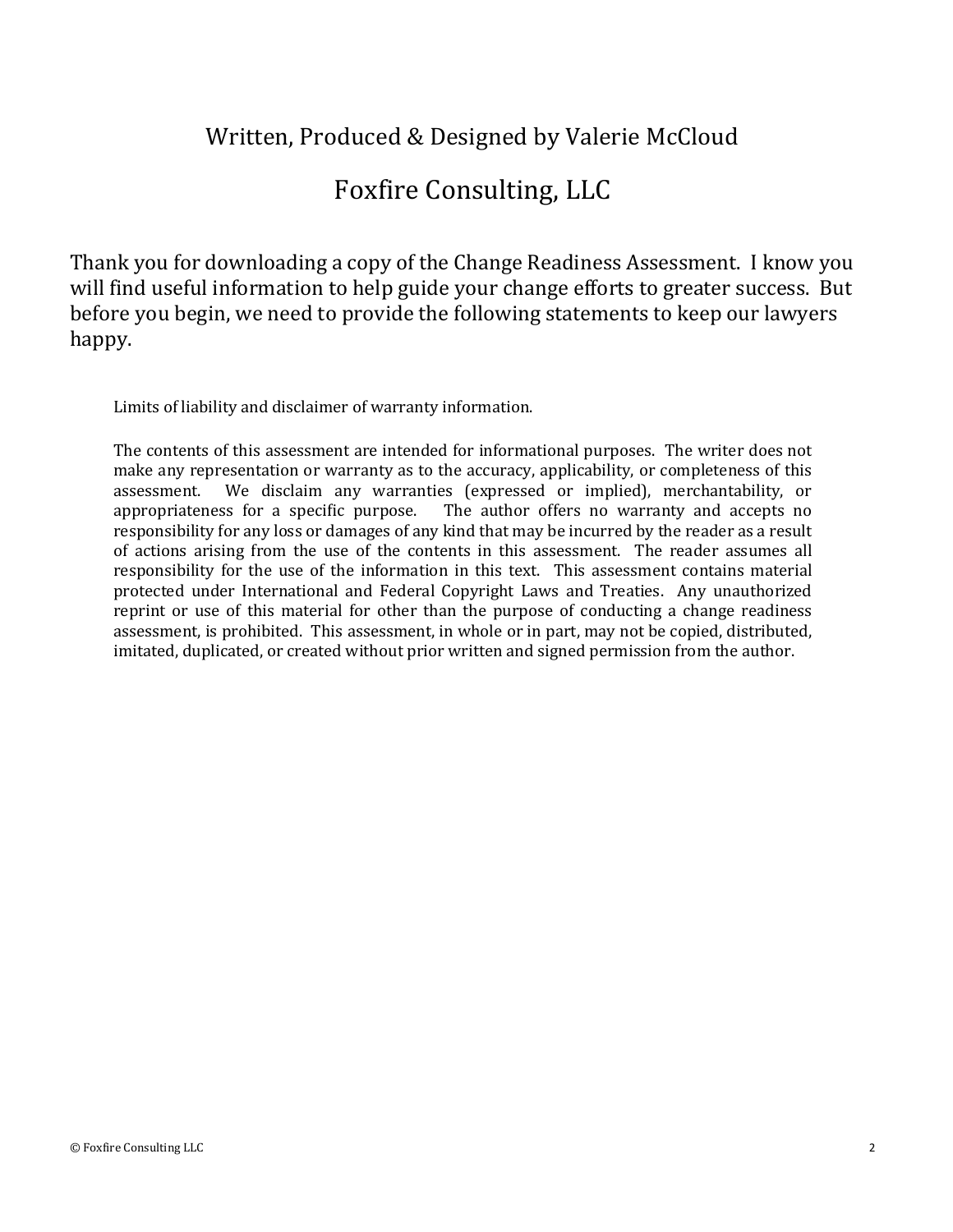# **IS YOUR ORGANIZATION UNDERGOING CHANGE…? THIS** *ONE* **THING WILL** *GUARANTEE* **GREATER SUCCESS WITH YOUR CHANGE EFFORTS!**

# **Use this simple Change Readiness Assessment to improve your success with change.**

Use this assessment before, during & after your change initiatives to:

- $\checkmark$  identify key areas to improve your change readiness & reduce risk of failure
- $\checkmark$  deal with challenges and stalled efforts to get your change back on track
- $\checkmark$  determine the progress and success of your change initiatives

The world is changing. Whether it's fast-paced changes in technology; changing constituent needs; dynamic market conditions; government mandates; organizations are challenged with responding to constant change.

"*Organizational agility*" is the new buzz phrase. It's become critical to be able to adapt quickly and easily to change. But it's not just organizations that change themselves, it's the people within them. And it's been proven -- the more fluent your employees are with transition; the greater the chance they will more quickly adapt and embrace change. Managing change effectively can help you minimize resistance and costs while maximizing adoption and return on investment; giving you the results you're after!

So…there's no need to take a chance with change, when you can use this Change Management Assessment to help you lead change in a more deliberate way!

## **What's Your Capacity for Change…?**

There's been a fundamental shift in the way we do business, how we interact, engage and create value for our constituents and stakeholders. Change readiness is a critical component to successfully implementing change. Failing to identify and address gaps in change readiness can increase project failure; and result in higher costs, more employee resistance, lower employee retention and ultimately impact your organization's budget. Don't let that happen to you!



## **Capacity for Change**

© Foxfire Consulting LLC 3 Overall capacity for change has been broken into three key pillars: 1) Organizational Capacity, 2) People Capacity, and 3) Implementation Capacity. Each pillar lists key drivers for you to assess your organization's current state of change readiness. It's your first stop on the road to gaining a greater understanding and developing a greater capacity for managing change.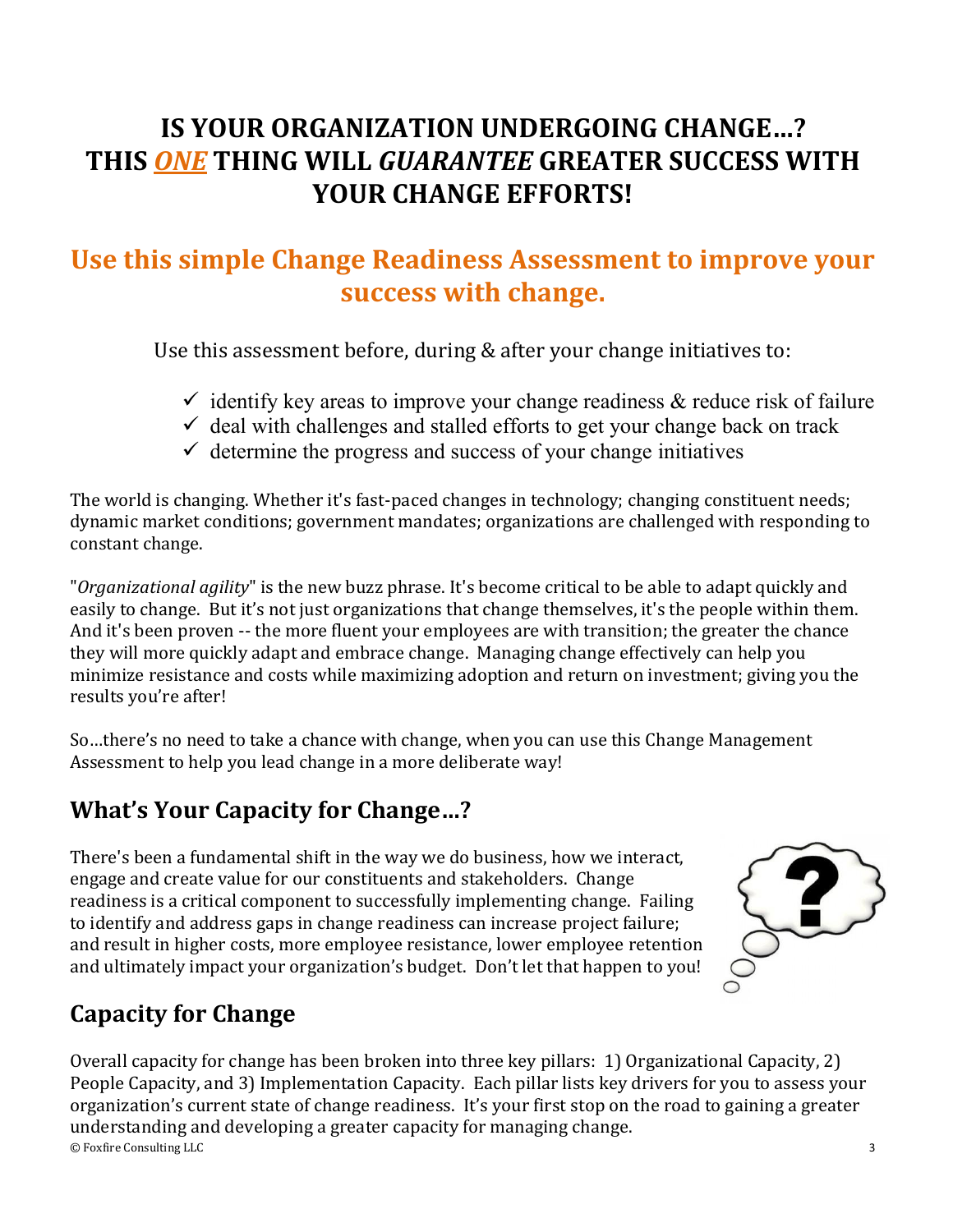Change readiness will not only help you manage and mitigate the risks associated with change; but will help you capitalize on new opportunities.

The elements for change capacity include:

| <b>Organizational</b>                                                                                                                                                                                                                                                                                                                                                                                              | <b>People</b>                                                                                                                                                                                                        | Implementation                                                                                                                                                                                                              |
|--------------------------------------------------------------------------------------------------------------------------------------------------------------------------------------------------------------------------------------------------------------------------------------------------------------------------------------------------------------------------------------------------------------------|----------------------------------------------------------------------------------------------------------------------------------------------------------------------------------------------------------------------|-----------------------------------------------------------------------------------------------------------------------------------------------------------------------------------------------------------------------------|
| Capacity                                                                                                                                                                                                                                                                                                                                                                                                           | <b>Capacity</b>                                                                                                                                                                                                      | <b>Capacity</b>                                                                                                                                                                                                             |
| Is the organization ready to                                                                                                                                                                                                                                                                                                                                                                                       | Does the organization have the                                                                                                                                                                                       | Are the right resources                                                                                                                                                                                                     |
| undertake the type of change                                                                                                                                                                                                                                                                                                                                                                                       | human capital and support for                                                                                                                                                                                        | available to implement                                                                                                                                                                                                      |
| being introduced?                                                                                                                                                                                                                                                                                                                                                                                                  | change?                                                                                                                                                                                                              | change?                                                                                                                                                                                                                     |
| Need for Change<br><b>Business Imperative</b><br>$\bullet$<br><b>Clarity of Vision</b><br>$\bullet$<br><b>Strategic Alignment</b><br>$\bullet$<br><b>Benefits</b><br>$\bullet$<br>Risks<br>$\bullet$<br>Organizational Impact<br>$\bullet$<br><b>Business Structure</b><br>$\bullet$<br>Organizational Culture<br>$\bullet$<br>Values<br>$\bullet$<br>Trust<br>$\bullet$<br><b>Change Sensitivity</b><br>$\bullet$ | Change Knowledge<br>Leadership Support /<br>Involvement<br>Stakeholder Support<br>Influence<br>Integration<br>Roles & Responsibilities<br>Skills / Ability<br>Communication<br>Awareness<br>Engagement<br>Resistance | <b>Available Funding</b><br>Available People<br>Training<br>Speed to Implement<br>Payout (Return on<br>Investment)<br>Ease to Implement<br><b>Current Change Initiatives</b><br><b>Change Complexity</b><br>(Technological) |

Now that you've got an idea of the various elements of change readiness, it's time to take the assessment.

#### **Instructions:**

Simply list the corresponding number for the column of the answer you select for each row's element. Then add the total for that particular capacity. At the end of the assessment, you'll add all three capacity scores to get your overall change readiness score. You'll find a graph where you can plot your scores and identify your biggest challenges, so you can focus your efforts on improving your change readiness.

As you calculate your score, remember this tool is a general guide. There are several variables and special situations that come into play when determining change readiness. This assessment is designed to get you thinking about, discussing, and acting so your change initiatives will have a greater degree of success.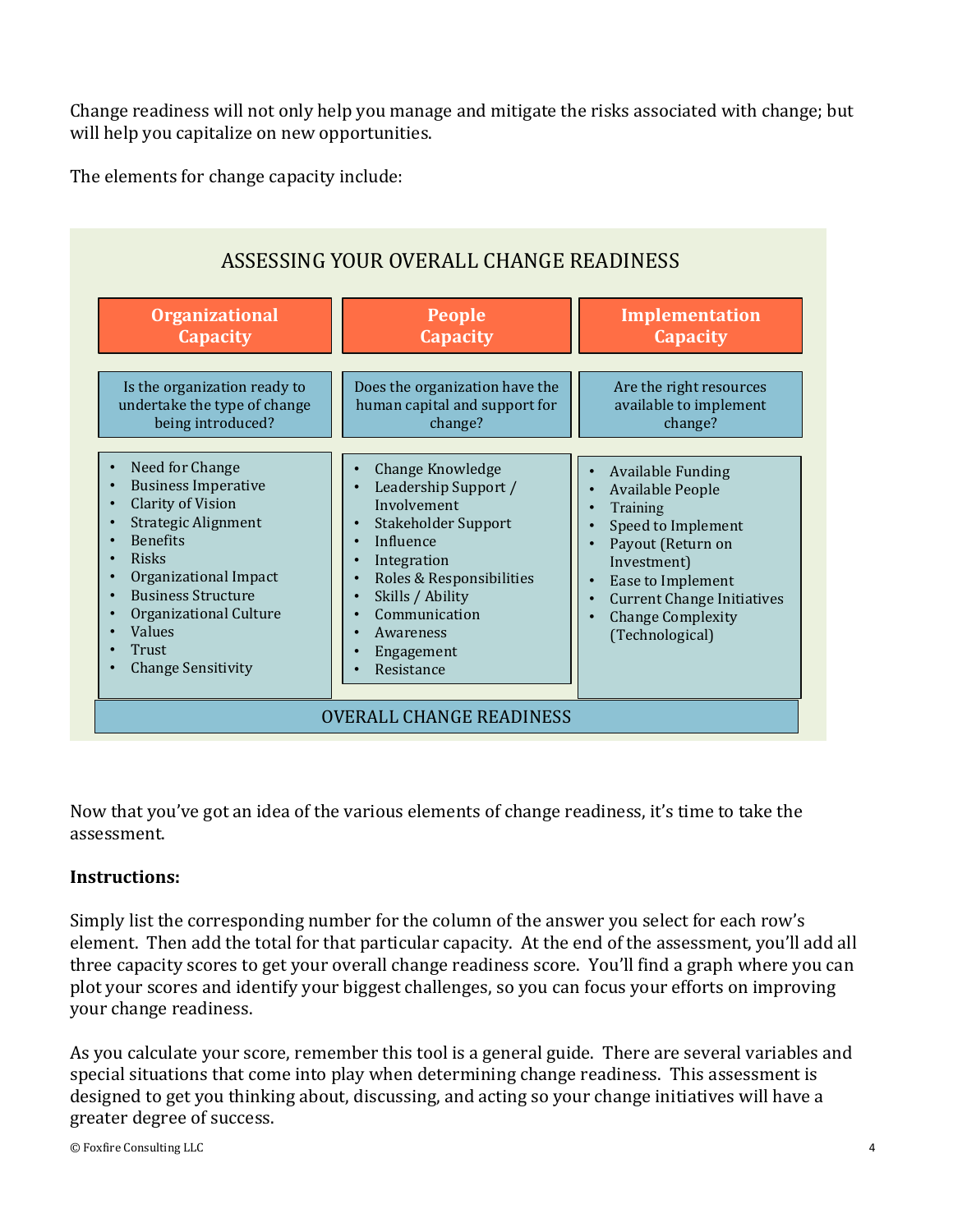| <b>Change Element</b>                                                  | <b>HIGH</b><br>$(A = 3)$                                                                           | <b>MEDIUM</b><br>$(B = 2)$                                                                                     | <b>LOW</b><br>$(C = 1)$                                                                                                           | <b>Score</b> |
|------------------------------------------------------------------------|----------------------------------------------------------------------------------------------------|----------------------------------------------------------------------------------------------------------------|-----------------------------------------------------------------------------------------------------------------------------------|--------------|
| <b>Organizational Capacity</b>                                         |                                                                                                    |                                                                                                                |                                                                                                                                   |              |
| <b>Need for Change</b>                                                 | Reason for change is<br>visible and<br>causes/will cause<br>future pain                            | Reason for change is<br>concern for some, but<br>not others                                                    | Many don't agree there is<br>a compelling reason to<br>change                                                                     |              |
| <b>Business</b><br>Imperative                                          | Mandate due to<br>regulatory or<br>immediate/<br>compelling need                                   | Some immediate/<br>compelling needs, but<br>not mandated                                                       | Change is not required,<br>but desired                                                                                            |              |
| <b>Clarity of Vision</b>                                               | Vision is clear - we<br>know where we want<br>to be and what<br>success looks like                 | We have an idea of<br>where we want to be<br>and what success<br>looks like                                    | Vision unclear - We're not<br>sure what the future<br>would look like                                                             |              |
| <b>Strategic</b><br><b>Alignment</b>                                   | Change goals &<br>objectives align with<br>strategic direction                                     | There is some<br>crossover or strategy<br>somewhat defined                                                     | There is no alignment or<br>no defining strategy                                                                                  |              |
| <b>Benefits</b>                                                        | Clear, comprehensive<br>benefits will be<br>realized                                               | Some clear benefits to<br>be realized                                                                          | Benefits uncertain and/or<br>intangible                                                                                           |              |
| <b>Risks</b>                                                           | Very few/minimal<br>risks and<br>disadvantages to<br>change                                        | Some risks involved<br>in change                                                                               | Considerable risks<br>involved in change                                                                                          |              |
| Organizational<br>Impact                                               | Narrow scope, small<br>segment impacted by<br>change                                               | More broad-based<br>scope; moderate<br>segment impacted by<br>change                                           | Wide, broad-based scope;<br>large segment;<br>organization-wide change                                                            |              |
| <b>Business</b><br><b>Structure</b><br>(processes,<br>policies, rules) | Current organization<br>structure aligned<br>with the change;<br>minimal process<br>changes needed | Current organization<br>structure being<br>adjusted to align with<br>change; some<br>processes are<br>changing | Current organization<br>structure makes it<br>difficult to adopt/<br>implement change;<br>substantive process<br>changes required |              |
| <b>Organizational</b><br><b>Culture</b><br>(norms,                     | Change aligns with<br>the way things<br>currently get done                                         | Some shifting will<br>need to happen to<br>make change                                                         | Change represents a<br>completely different way<br>of working                                                                     |              |

© Foxfire Consulting LLC 5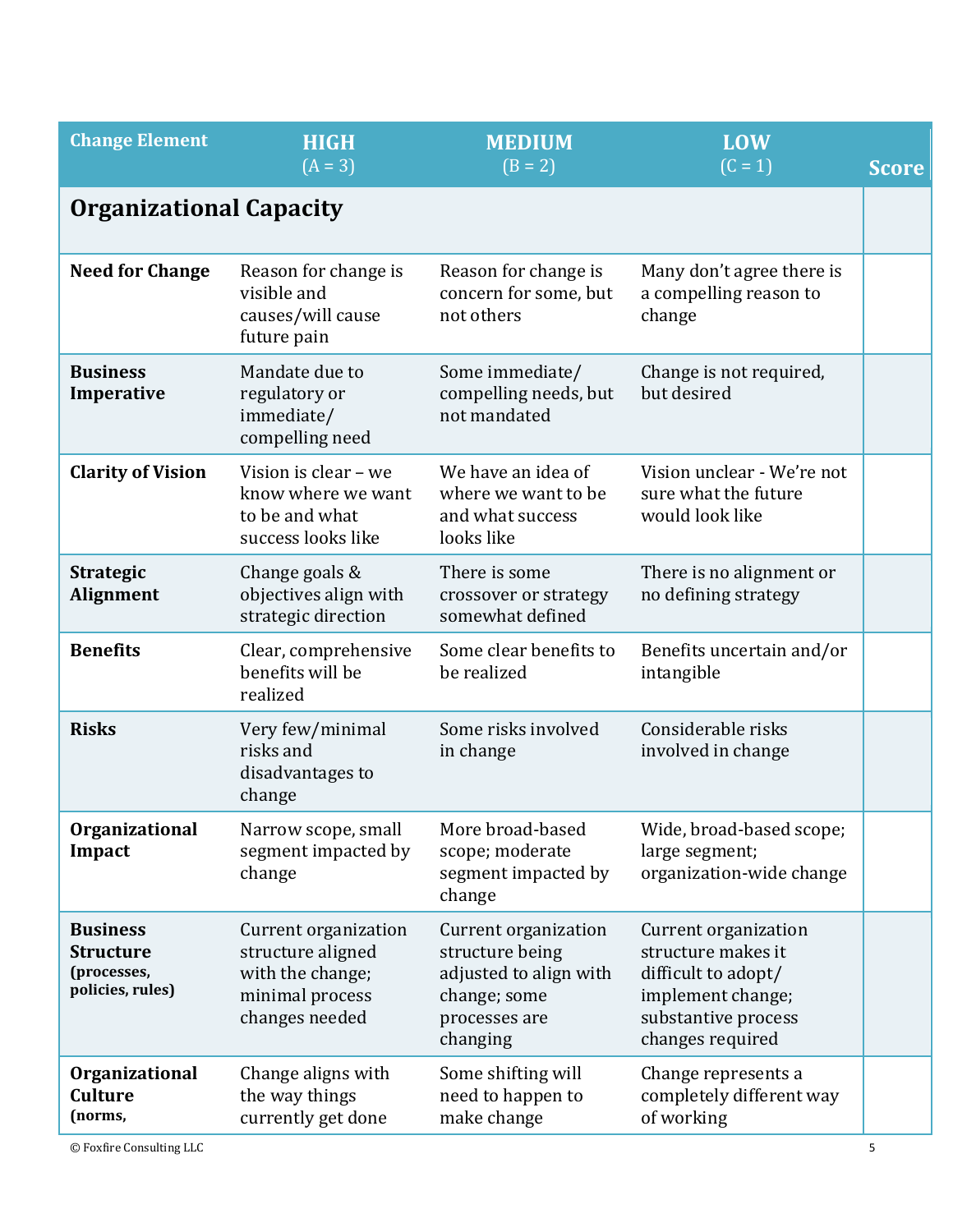| unwritten rules)                      | here                                                                                                                                                  | successful                                                                                                                                                              |                                                                                                                                                                                                           |              |
|---------------------------------------|-------------------------------------------------------------------------------------------------------------------------------------------------------|-------------------------------------------------------------------------------------------------------------------------------------------------------------------------|-----------------------------------------------------------------------------------------------------------------------------------------------------------------------------------------------------------|--------------|
| <b>Values</b>                         | We regularly<br>communicate and live<br>company values;<br>employees feel they<br>are treated well                                                    | We may not regularly<br>communicate or live<br>all our values;<br>employees generally<br>feel they are treated<br>fair                                                  | We don't communicate or<br>live our values; many<br>employee complaints                                                                                                                                   |              |
| <b>Trust</b>                          | Trust is established<br>and maintained;<br>people believe change<br>communication is<br>open and honest                                               | Some trust issues<br>exist now or from<br>past change efforts;<br>employees have a<br>"wait and see"<br>attitude                                                        | Distrust is rampant;<br>employees feel they're<br>being kept in the dark<br>about change                                                                                                                  |              |
| <b>Change</b><br><b>Sensitivity</b>   | Recent change efforts<br>successful; pace of<br>change acceptable;<br>people feel change is<br>manageable; little<br>productivity dip                 | Some problems<br>experienced in recent<br>change efforts; a good<br>amount of change is<br>underway causing a<br>bit of stress; work<br>output has noticeably<br>dipped | Recent change efforts<br>unsuccessful; employees<br>saturated and<br>overwhelmed with<br>change; increased use of<br>sick time; good employees<br>are jumping ship;<br>significant decreases in<br>output |              |
|                                       | <b>Organizational Capacity - Total Score</b><br>Highest possible score = 36                                                                           |                                                                                                                                                                         |                                                                                                                                                                                                           |              |
| <b>Change Element</b>                 | <b>HIGH</b><br>$(A = 3)$                                                                                                                              | <b>MEDIUM</b><br>$(B = 2)$                                                                                                                                              | <b>LOW</b><br>$(C = 1)$                                                                                                                                                                                   | <b>Score</b> |
| <b>People Capacity</b>                |                                                                                                                                                       |                                                                                                                                                                         |                                                                                                                                                                                                           |              |
| <b>Change</b><br>Knowledge            | Knowledge of change<br>management; lots of<br>experience leading<br>change initiatives                                                                | Familiarity with<br>change management;<br>limited experience<br>leading change<br>initiatives                                                                           | Little to no knowledge or<br>experience with<br>implementing change                                                                                                                                       |              |
| Leadership<br>Support/<br>Involvement | Strong management<br>sponsorship; leaders<br>front and center of<br>change; managers<br>fully supported &<br>actively support<br>employee transition; | Initial/sporadic<br>leadership support or<br>involvement;<br>managers given little<br>direction/guidance<br>for aiding employee<br>transition;                          | Leadership support and<br>involvement is not<br>apparent; Inconsistency in<br>what management says<br>and what it does                                                                                    |              |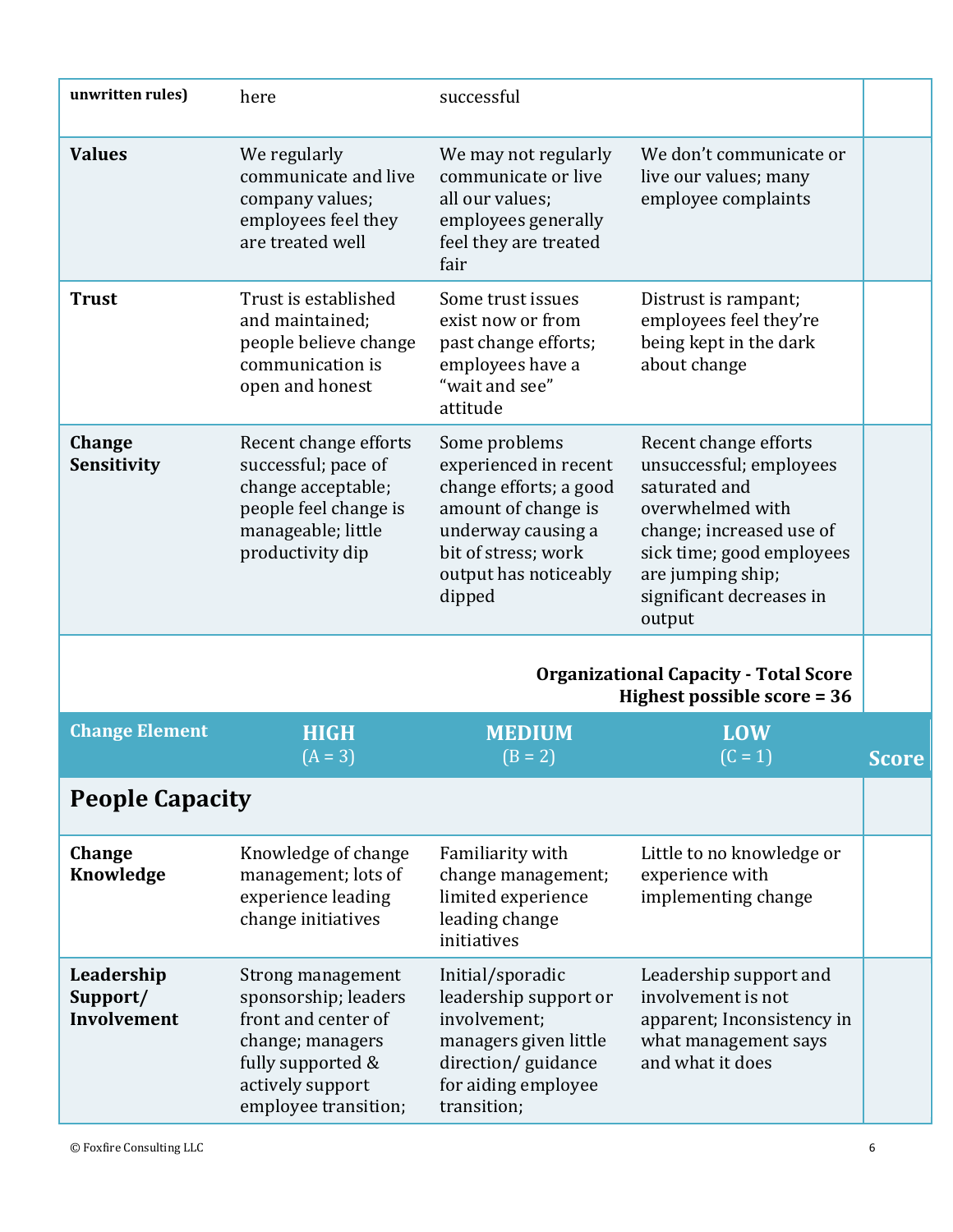|                                      | leaders "walk the<br>talk"                                                                                                                                 | management does not<br>fully "live" the change                                                                                           |                                                                                                                                                    |  |
|--------------------------------------|------------------------------------------------------------------------------------------------------------------------------------------------------------|------------------------------------------------------------------------------------------------------------------------------------------|----------------------------------------------------------------------------------------------------------------------------------------------------|--|
| <b>Stakeholder</b><br><b>Support</b> | Widespread<br>stakeholder support;<br>stakeholder groups<br>generally supportive,<br>while the change does<br>not threaten them                            | Some stakeholders<br>benefit by the status<br>quo, while some are<br>threatened by change                                                | Change threatens some<br>groups' reasons for being<br>or they benefit from the<br>status quo                                                       |  |
| <b>Influence</b>                     | You can personally<br>coach or influence the<br>change                                                                                                     | You need the<br>leadership of a few<br>others and you can<br>indirectly coach the<br>change                                              | You need the leadership<br>of many managers and<br>others; or change is out of<br>your hands                                                       |  |
| Integration                          | Projects integrate<br>change management<br>activities to ensure<br>readiness for<br>implementing change                                                    | Projects add change<br>management<br>activities at some<br>point; usually at<br>implementation and<br>usually seen as an<br>afterthought | Projects integrate very<br>little, if any, change<br>management activities;<br>may send a short email<br>day before implementing<br>change         |  |
| Roles &<br><b>Responsibilities</b>   | Project team<br>members clearly<br>understand roles &<br>responsibilities and<br>those of change agent                                                     | Project team<br>members have some<br>understanding of<br>roles &<br>responsibilities, but<br>there are grey areas                        | Project team members<br>have no clear<br>understanding of roles &<br>responsibilities; confusion<br>exists                                         |  |
| <b>Skills / Ability</b>              | Very little skill or<br>training needed;<br>employees<br>comfortable with<br>ability to do their jobs                                                      | Some training and<br>skill enhancement<br>necessary for<br>employees to become<br>proficient                                             | A considerable amount of<br>training and skill<br>enhancement needed for<br>employees to do their jobs                                             |  |
| Communication                        | Open channels for<br>communication;<br>varied ways to<br>communicate and<br>obtain feedback;<br>managers equipped<br>to lead conversations<br>about change | Fewer channels<br>engaged in<br>communication;<br>limited, if any,<br>feedback solicited;<br>managers feeling<br>their way               | Very limited channels of<br>communication (i.e.,<br>email); no opportunity to<br>provide feedback;<br>managers inadequately<br>prepared for change |  |
| <b>Awareness</b>                     | People are aware of<br>change and how they<br>will individually<br>contribute; they know                                                                   | People have some<br>understanding of<br>change, but may not<br>know how they will                                                        | Rumor mill is active;<br>people do not have a true<br>awareness/understanding<br>of change or their role,                                          |  |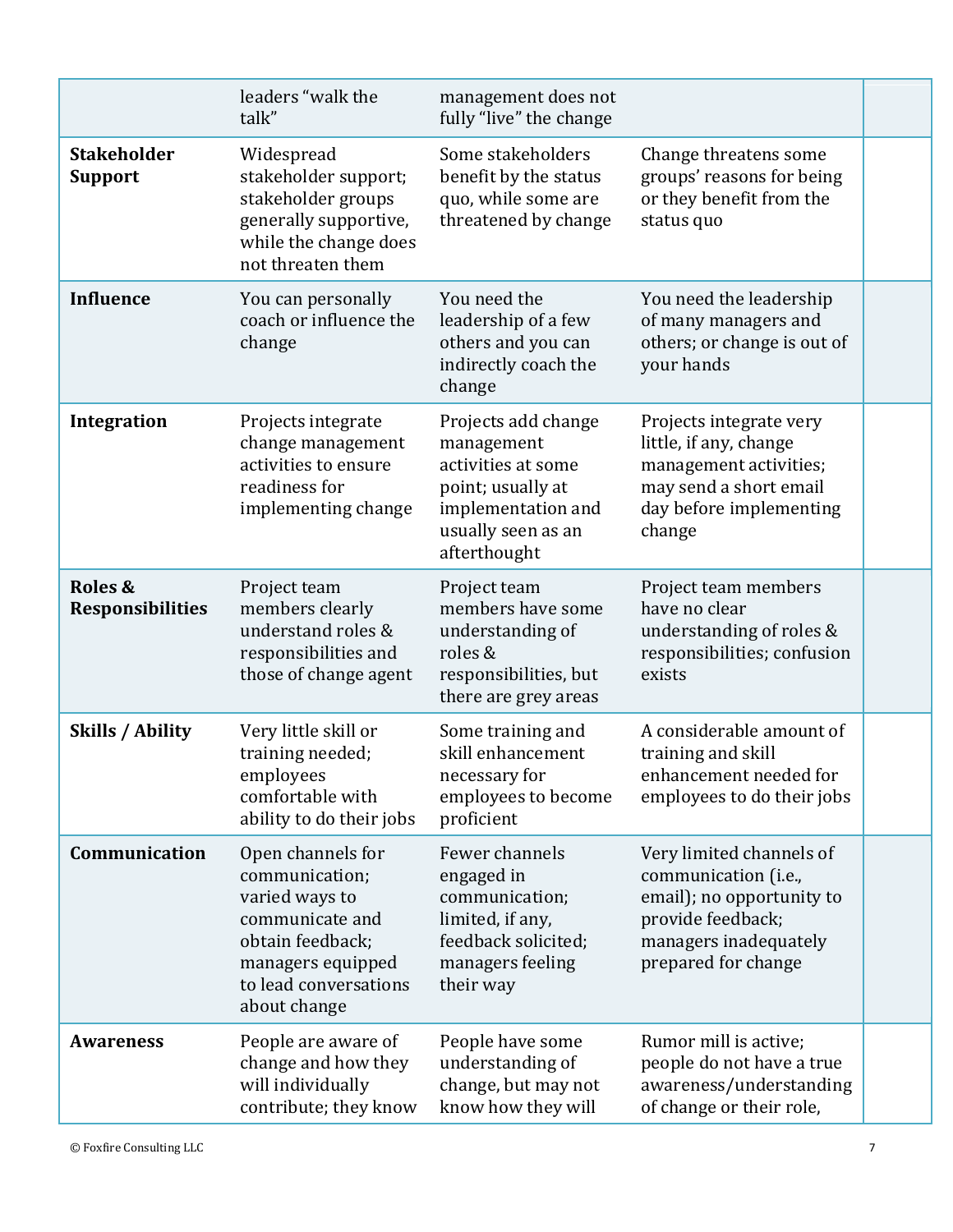|                                    | what will need to be<br>done differently                                                                                        | participate or what<br>they are expected to<br>do                                                                                          | which leads to misin-<br>formation & watercooler<br>conversations                                                                                     |              |
|------------------------------------|---------------------------------------------------------------------------------------------------------------------------------|--------------------------------------------------------------------------------------------------------------------------------------------|-------------------------------------------------------------------------------------------------------------------------------------------------------|--------------|
| <b>Engagement</b>                  | People are fully<br>engaged and involved<br>in change, and they<br>are committed to<br>achieving change<br>results              | People participate<br>periodically and do<br>what they feel they<br>have to do                                                             | People are not engaged at<br>all and try to avoid<br>participating in change at<br>all costs                                                          |              |
| <b>Resistance</b>                  | Proactively identify<br>sources of resistance;<br>plan for resistance;<br>find ways to address<br>and help people<br>through it | Deal with resistance<br>when it crops up; may<br>use manipulation and<br>other tactics to illicit<br>support for change                    | Ignore resistance or use<br>strong-arm tactics to deal<br>with it. Can't understand<br>why everyone is not<br>onboard.                                |              |
|                                    |                                                                                                                                 |                                                                                                                                            | <b>People Capacity - Total Score</b><br>Highest possible score = 33                                                                                   |              |
| <b>Change Element</b>              | <b>HIGH</b><br>$(A = 3)$                                                                                                        | <b>MEDIUM</b><br>$(B = 2)$                                                                                                                 | <b>LOW</b><br>$(C = 1)$                                                                                                                               | <b>Score</b> |
| <b>Implementation Capacity</b>     |                                                                                                                                 |                                                                                                                                            |                                                                                                                                                       |              |
| <b>Available</b><br><b>Funding</b> | Funding is available<br>and management is<br>committed to<br>providing what the<br>change needs                                 | Some funding<br>provided, but trade-<br>offs will be needed to<br>offset needed<br>resources                                               | No funding allocated and<br>work areas must absorb<br>the costs of implementing<br>change                                                             |              |
| <b>Available People</b>            | The change is a<br>priority; the right<br>people are dedicated<br>to the change to<br>ensure its success                        | Some human<br>resources provided,<br>but the change lacks<br>key resources or the<br>time for people to be<br>fully dedicated to<br>change | No human resources have<br>been dedicated to change;<br>people will have to absorb<br>the work of implementing<br>change in their daily<br>operations |              |
| <b>Training</b>                    | People are sufficiently                                                                                                         | People are provided                                                                                                                        | Limited to no training<br>provided; directions on                                                                                                     |              |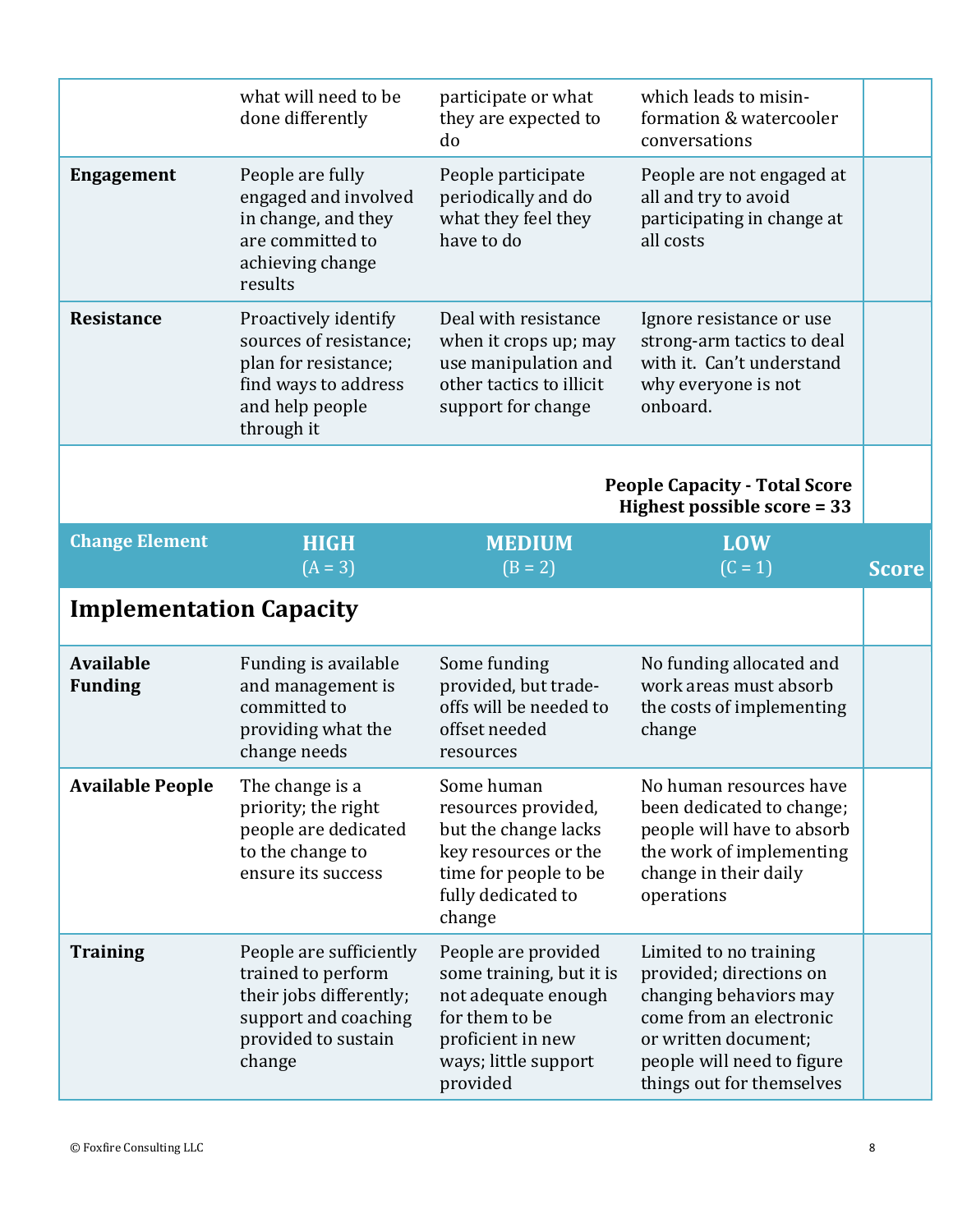| Speed to<br>Implement                                                                                                                                                            | Change can be<br>implemented quickly,<br>with little disruption                                                                               | Change can be<br>implemented in a few<br>months; low to<br>moderate disruption<br>for short duration                        | <b>Full implementation</b><br>would take months to<br>years; or the change is<br>abrupt and severe                          |  |
|----------------------------------------------------------------------------------------------------------------------------------------------------------------------------------|-----------------------------------------------------------------------------------------------------------------------------------------------|-----------------------------------------------------------------------------------------------------------------------------|-----------------------------------------------------------------------------------------------------------------------------|--|
| Payout<br>(Return on<br>Investment)                                                                                                                                              | Quick and<br>measurable payout;<br>change results may<br>result in cost-savings,<br>revenue, efficiencies,<br>and have intangible<br>benefits | Payout can be<br>reasonably measured;<br>some key change<br>results considered;<br>may take longer to<br>realize benefits   | Payoff is not obvious<br>and/or negative; benefits<br>not measurable                                                        |  |
| <b>Ease to</b><br>Implement                                                                                                                                                      | Change can be easily<br>implemented; change<br>is straight-forward<br>with no barriers to<br>overcome                                         | Change could be a bit<br>challenging; some<br>barriers exist that<br>need to be addressed<br>for change to be<br>successful | Change is challenging; lots<br>of barriers to overcome<br>and key considerations<br>before change can be<br>implemented     |  |
| <b>Current Change</b><br><b>Initiatives</b>                                                                                                                                      | Little to no current<br>change underway;<br>little to no effect on<br>impacted workforce                                                      | Some key change<br>efforts underway;<br>may have some<br>additional effect on<br>impacted workforce                         | Change saturation;<br>considerable, cascading<br>change efforts<br>significantly impacting<br>workforce                     |  |
| <b>Change</b><br>Complexity<br>(Technology)                                                                                                                                      | Limited to no<br>technological<br>changes; no<br>interlinking systems<br>or they do not require<br>changes                                    | Some technological<br>changes needed;<br>interlinking systems<br>require some minor<br>additional changes                   | Significant technological<br>changes needed; would<br>require a number of<br>changes to a number of<br>interlinking systems |  |
| <b>Implementation Capacity - Total Score</b><br>Highest possible score = 24                                                                                                      |                                                                                                                                               |                                                                                                                             |                                                                                                                             |  |
| <b>7-POINT BONUS:</b> Add 7 points to your score if you agree with the below statement.<br>I recognize the need for effective & deliberate change management in my organization! |                                                                                                                                               |                                                                                                                             |                                                                                                                             |  |
| <b>Overall Change Readiness Score = (Organization, People, Implementation Capacity Scores)</b><br><b>Your Total Score Out of 100 Points</b>                                      |                                                                                                                                               |                                                                                                                             |                                                                                                                             |  |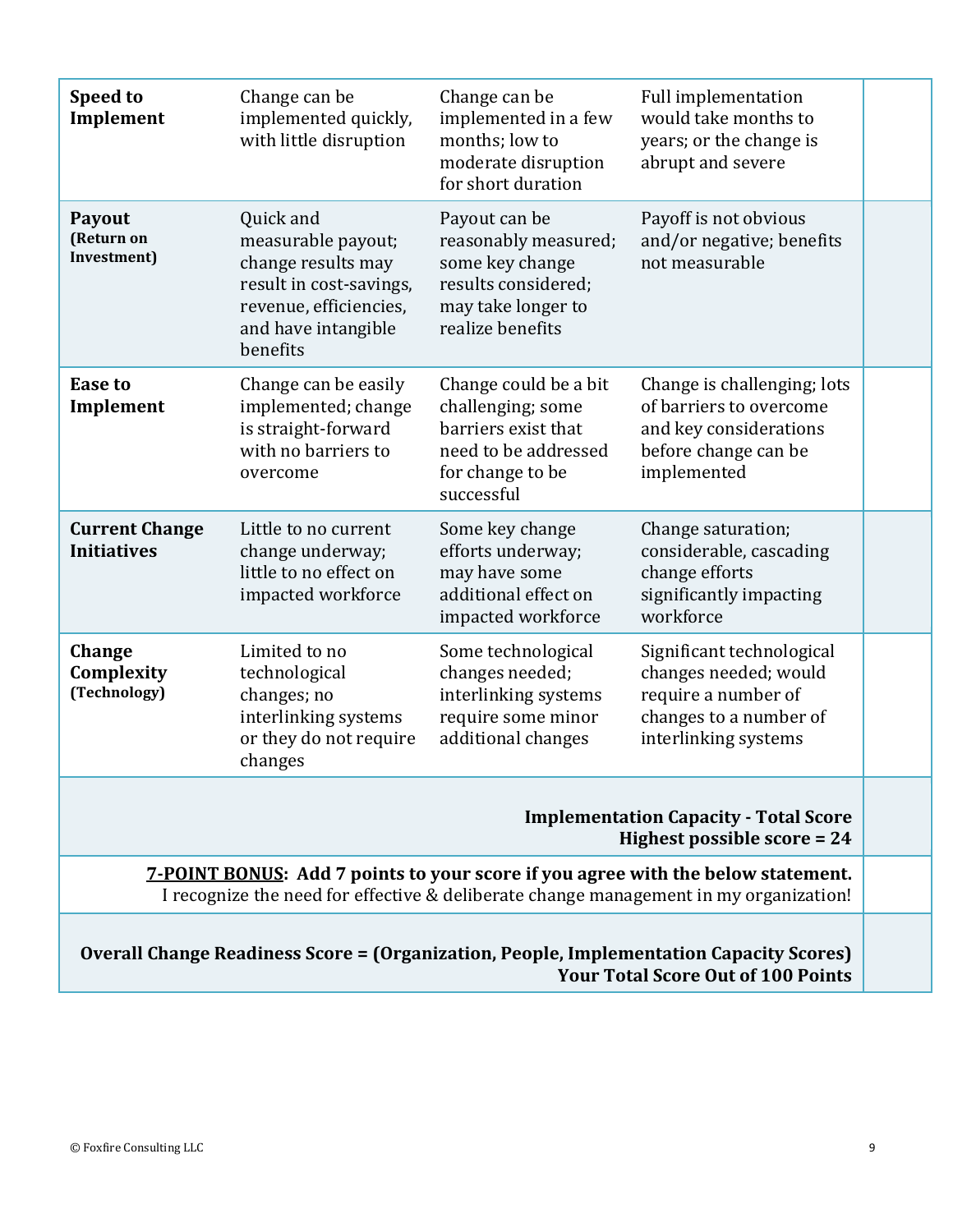# **Score:**

#### **≤ 35 Points**

**Get Ready for Resistance:** Think twice before undergoing change! Or if you're already in the midst of it, you're sure to be experiencing lots of pain. This could be in the form of employee resistance, employees jumping ship, marked decreases in productivity, lack of trust and communication, sabotage to change efforts, lack of clarity, chaos & confusion, etc. You'll need to resolve key areas of concern on your lowest-scoring items before you can make your change a success.



This doesn't mean you should forego your change initiative, just that it will require more time and effort to build the support you need, as well as reduce the barriers you will surely encounter. Key sponsor and stakeholder support are critical to ensuring change occurs. Without it, you will likely have situations where people will simply "out-wait" your change initiatives…and those who try to implement them. You'll definitely want to consider attaining change management know-how to help you successfully navigate through change so you can achieve your goals and objectives. Deliberate change management can get you on track and keep you on track to success. After all, no one wants to be associated with a failed project.

#### **36 – 75 Points**

**Get Ready for Frustration:** Your change efforts will, undoubtedly, experience some level of frustration. This can be visible in increased stress levels of your workforce and decreased output and customer satisfaction. Moving toward change success is difficult and your efforts are hard-won, costing the business in goodwill and hampering future change initiatives. You'll need to ensure key elements that were scored lower, are addressed and resolved before undertaking your change initiatives, especially if they involve trust.



Change management can help identify areas of potential resistance and frustration identifying those areas most likely to cause problems and proactively addressing the risks so that they are minimized and mitigated allowing your change to be implemented successfully. A tailored approach to managing change would work best so your company's unique circumstances and needs are considered; and you end up on the "right side" of change.

#### **> 75 Points**

**Get Ready for Change:** Congratulations! Your organization has a lot of the capabilities needed to lead successful change initiatives. Sure,

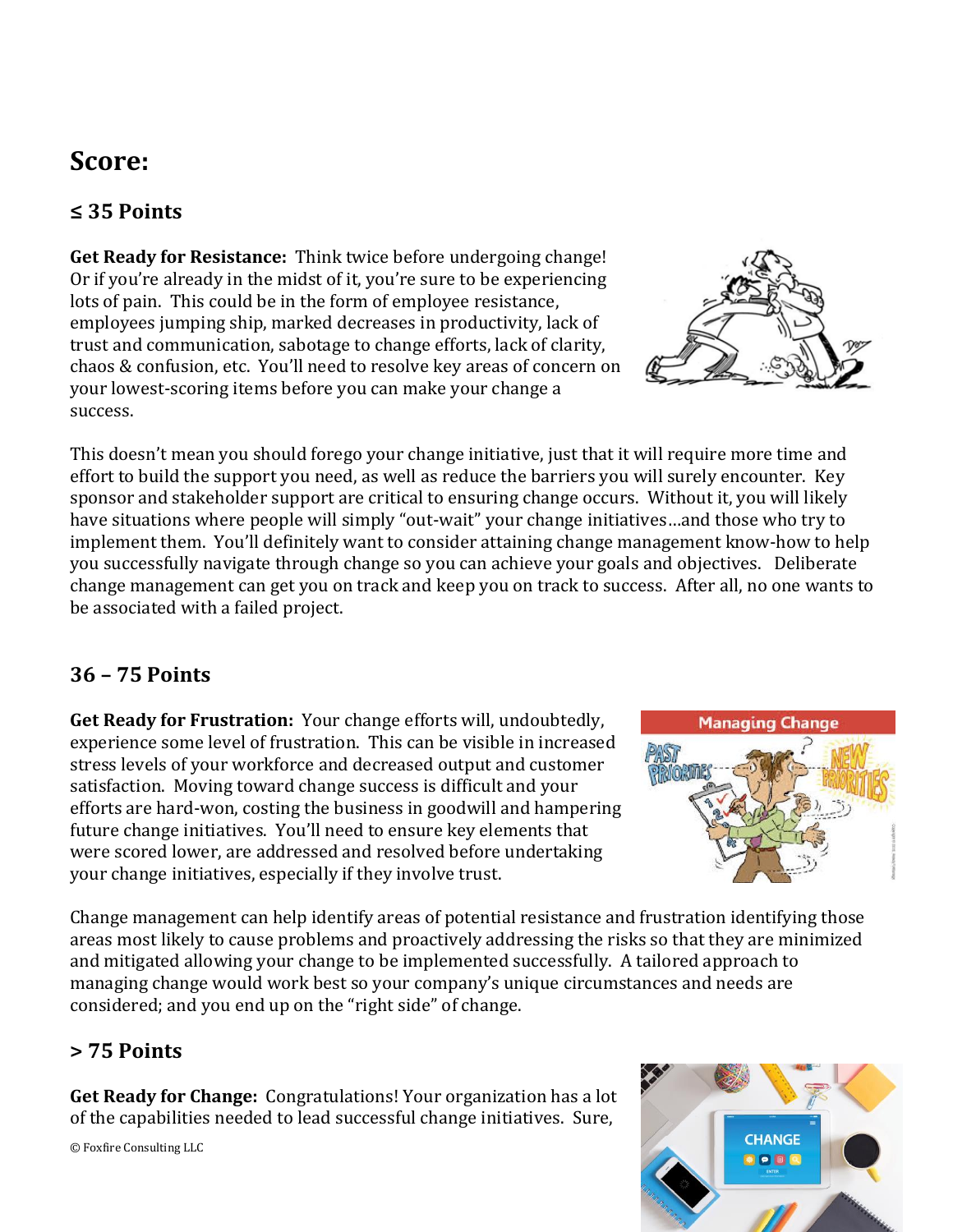there will be some key challenges, but those can be resolved with the right approach, and should not cause major change breakdown. You'll want to identify those key areas you'll need to address so your change efforts can meet with greater success and achieve better outcomes for your organization.

Change management can keep you on track to success. It will help you develop change strategies and solutions, creating an environment of employee engagement, participation; minimizing resistance and cost while maximizing adoption and return; and creating a workforce fluent with transition increasing your organizational agility, and therefore, your organization's ability to make change stick more quickly.



#### **Want to Learn More…?**

Whether your changes involve: new mandates, new services, new/changing processes, new/changing technologies, new leadership, mergers, responses to market conditions, or anything in between, we can help.

Contact us to schedule your *FREE* 30-minute Change Readiness Assessment. We'll review your results and discuss ways that you can start your change and end your change with greater success. Or contact us to find out more about our *Fractional Change Management* services, where you'll have access to services on a part-time basis, with the benefits of a full-time engagement (minus the cost).



Contact Us Today.